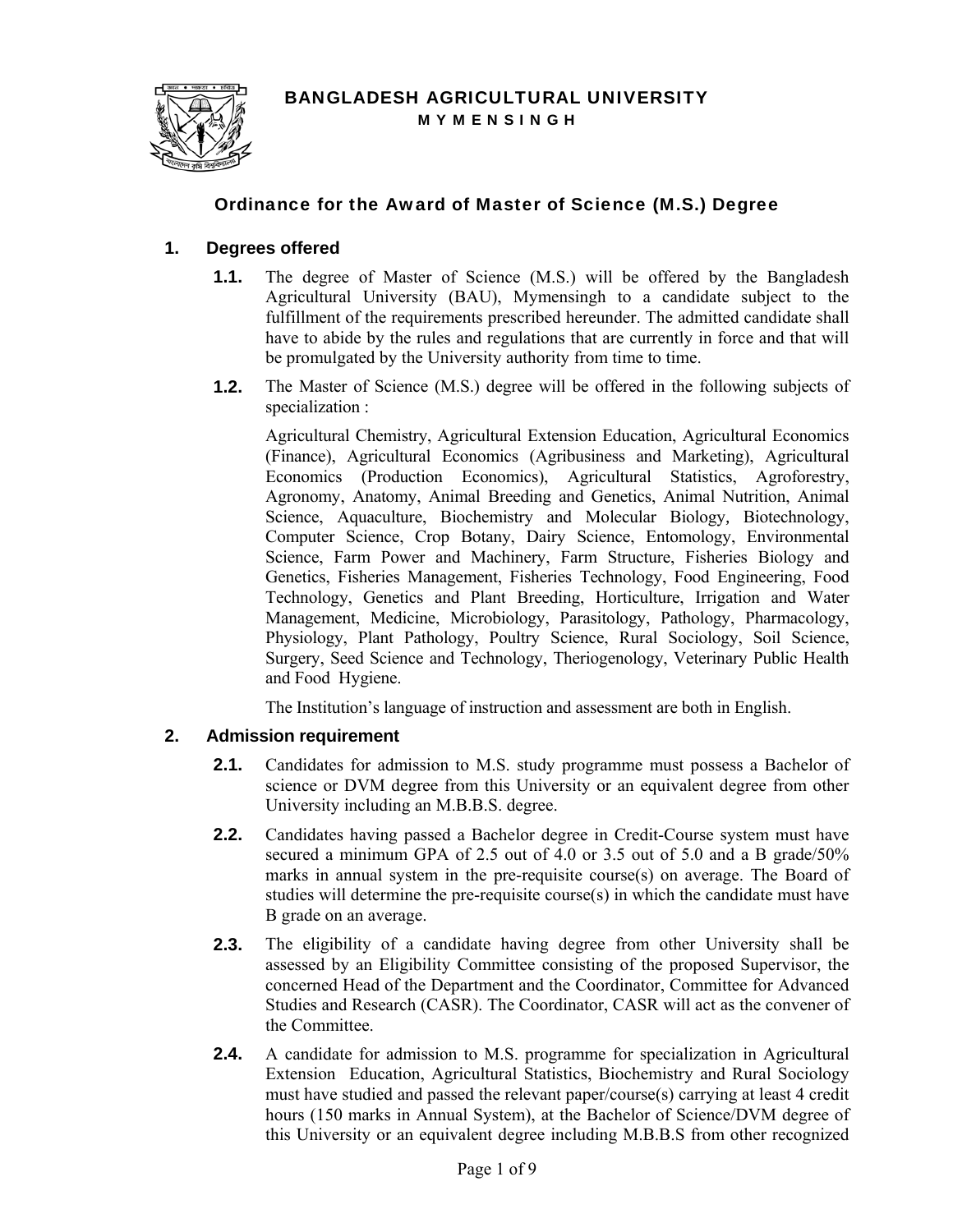institutions.

- **2.5.** An in-service candidate, if selected for admission, must obtain necessary clearance and study leave or deputation for the stipulated period from his/her employer to be eligible for admission*.*
- **2.6.** Candidates shall apply for admission in prescribed form of the University.
- **2.7.** Each student shall fill in five prescribed Enrolment Cards for each semester to have a coded Roll Number to carry through all Semesters in order to maintain records in the offices of the Coordinator, CASR; the Controller of Examinations; the Head of the Department; the Registrar; and the student himself/herself.
- **2.8.** Admission of students to M.S. study programme shall be approved by the Coordinator, CASR on recommendation of the respective Board of Studies on the basis of academic performance and satisfactory conduct at the Bachelor degree study/in a service.
- **2.9.** The number of students to be admitted in a department in any particular semester will be decided by the respective Board of Studies on the basis of availability of teaching and research facilities in the Department.
- **2.10.** Candidates for admission into M.S. degree programme shall get themselves admitted in the months of July and January in a year and shall pay the necessary fees including examination fees as per University rules.
- **2.11.** An admitted student to a subject in particular semester (clauses 2.10 & 3.1) may be allowed new admission to another subject for academic reasons, in the next semester. In such case he/she will have to take permission from the existing supervisor and Head of the relevant department. This can be exercised for one time only.
- **2.12.** Resolved that the second Master's degree admission to the different courses in this University be not allowed as a general policy. However, in some exceptional cases, the CASR will consider the merit of individual case for such admission on the basis of the recommendations of their respective appointing authorities.

## **3. Duration of study**

- **3.1.** An academic year shall consist of two semesters of six months each extending from July to December and from January to June. There shall be 18 working weeks in each semester covering instructions, assignments and examinations.
- **3.2.** The duration of the study for the degree of M. S. shall be three consecutive semesters. However, two additional consecutive semesters may be allowed to a student if the supervisor or supervisory committee (consisting of a Supervisor and a Co-supervisor) and the Head of the relevant Department of BAU/Principal of affiliated colleges/Director of institutes recommend such extension and the recommendation is approved by the CASR.
- **3.3.** If a student fails to obtain an M.S. degree in five consecutive semesters, his/her admission shall stand cancelled automatically.

## **4. Course-credit requirements**

- **4.1.** Sixteen lectures/contact hours of one-hour duration for a theoretical course and of two-hour duration for a practical course in a semester shall be considered as one credit-hour.
- **4.2.** The number of credits for course work required for each candidate shall be specified by the relevant Board of Studies. Minimum total credit requirement shall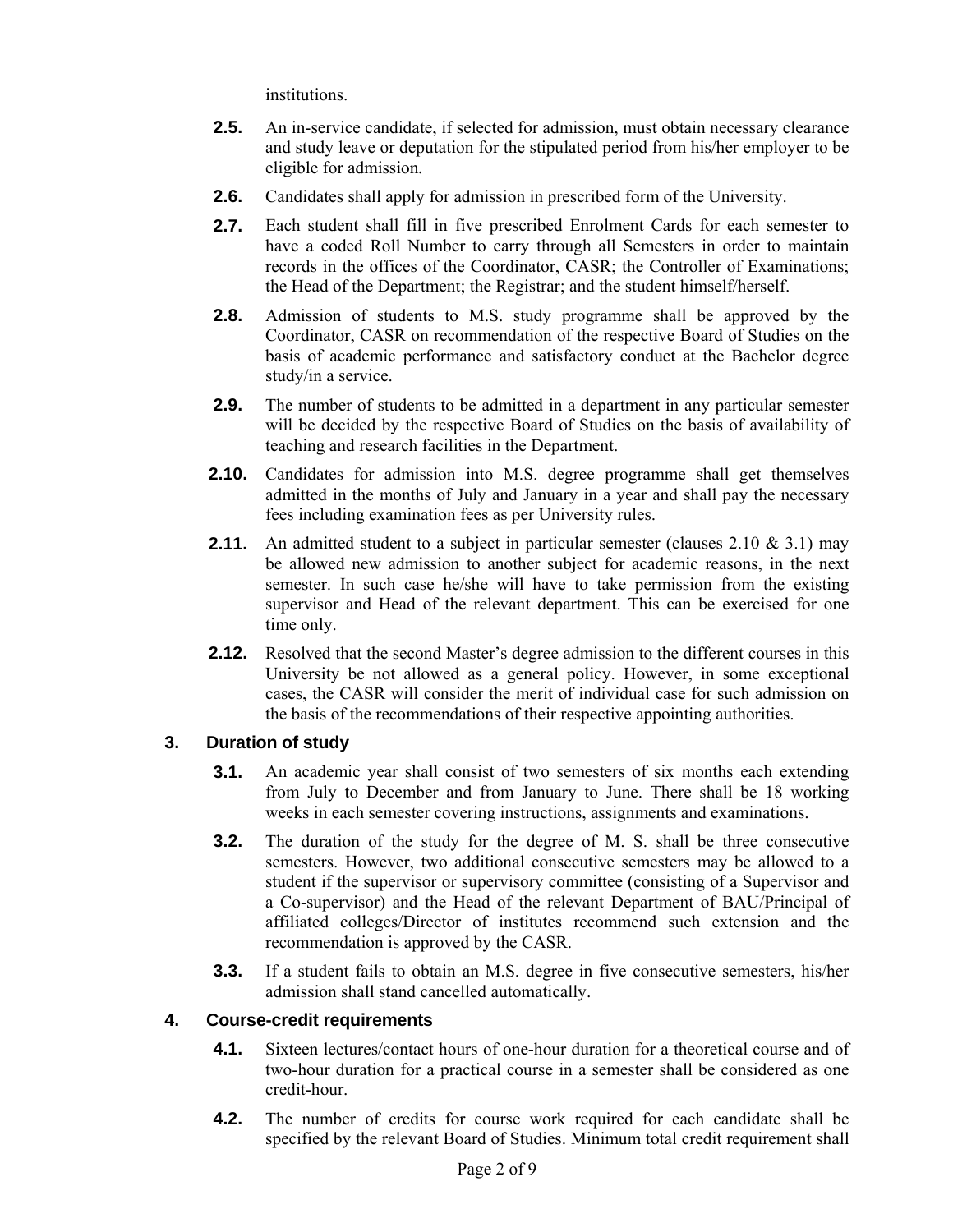be 40. Out of this at least 24 credits shall be for course work and 16 credits for the research work.

- **4.2.1.** The supervisor may propose a Co-supervisor if it is necessary for the research programme.
- **4.2.2.** A student shall be required to complete two types of courses as follows :

| a. Compulsory courses | $-$ 16 credits or more |
|-----------------------|------------------------|
| b. Elective courses   | 8 credits or more      |

However, a candidate may be required to take one or more audit courses as desired by his/her supervisor under intimation to the Coordinator, CASR.

**4.3. 4.3.1.** Generally a student shall be required to register for research work in the "Thesis" semester usually third semester. But total credits for research work (16 credits) may have the following distribution (clause 6.5), with provision of semester adjustment if needed and suggested by the supervisor:

| <b>First Semester</b>  | 3 credits                                     |
|------------------------|-----------------------------------------------|
| <b>Second Semester</b> | 1 3 credits                                   |
| Thesis Semester        | $2+8=10$ credits<br>(For research and thesis) |

**4.3.2.** Earning of research credits: Of the 16 research credits, 8 credits will be earned by a student upon "Satisfactory" grading of research by the supervisor. The remaining 8 credits will be earned through the successful presentation of Thesis quality of which shall be evaluated as under and shall be linked with GPA and CGPA calculation:

| Evaluation of Thesis | 5 credits |
|----------------------|-----------|
| Thesis Defense       | 3 credits |

- **4.4.** The Supervisor shall recommend a research programme for a student to the Coordinator, CASR for approval by the middle of the first semester. Any subsequent change in the programme shall have to be recommended by the Supervisor and be approved by the Coordinator, CASR.
- **4.5.** A particular course shall be taught by one or two teachers and evaluated accordingly as decided by the relevant Board of Studies.
- **4.6.** A student shall be required to enroll for a minimum of 12 credits of courses in one of the two "course" semesters.
- **4.7.** The performance of a student in an audit course shall be marked as satisfactory/unsatisfactory. The details of such audit courses shall be recorded in the grade card and in the transcript.
- **4.8.** A student shall have to enroll himself/herself in each semester on payment of necessary fees as per University rules. The fees are:

| a. Course fee per credit hour | المنافس والمستنب | $(a)$ Tk.25/- |
|-------------------------------|------------------|---------------|
| <b>Examination Entry Fee</b>  | $-$              | $(a)$ Tk.75/- |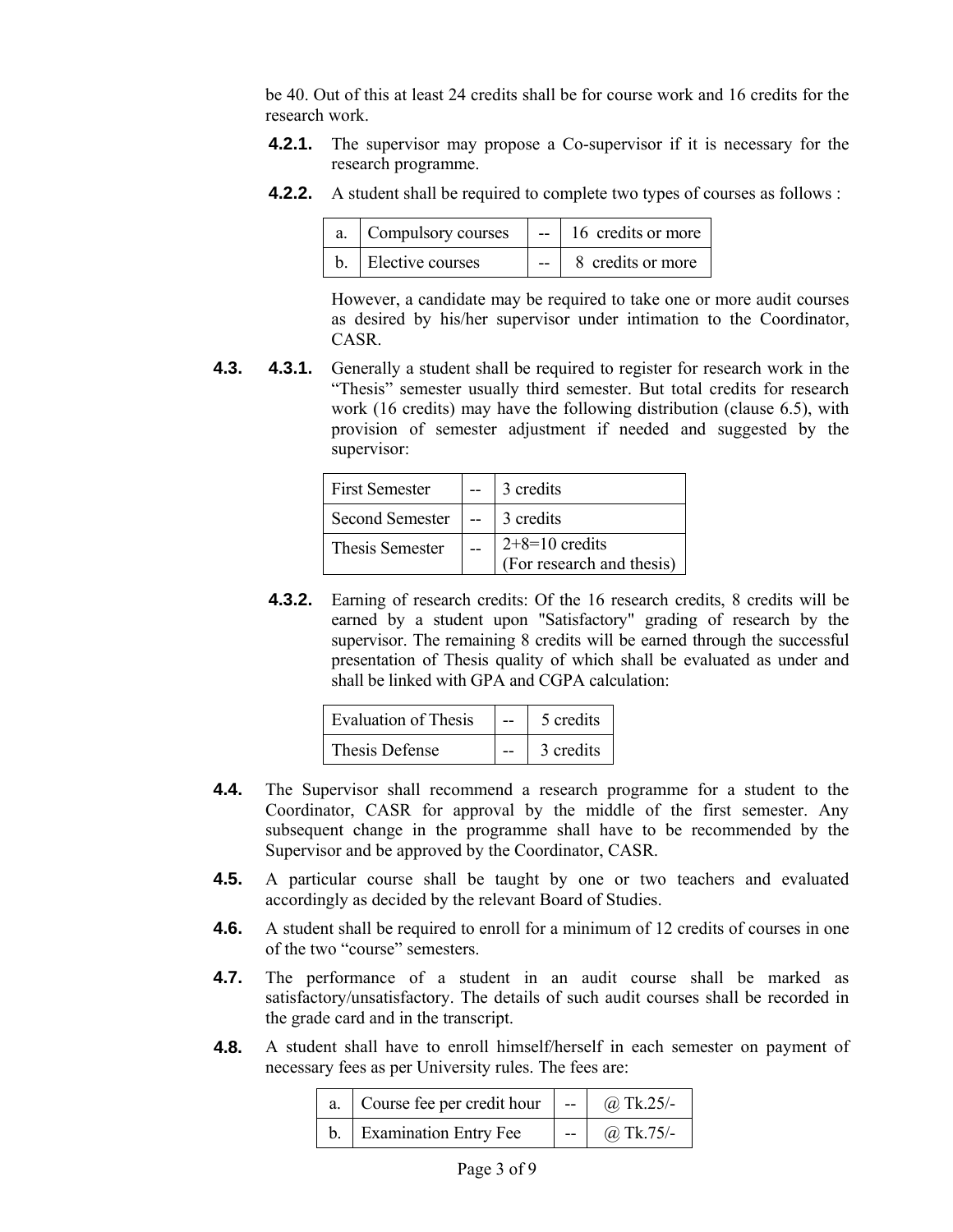# **5. Examination procedure**

- **5.1.** There shall be at least two classroom examinations and one final examination for each course in a semester. The classroom examinations shall carry 40 per cent and the final examination covering the entire course shall carry 40 per cent of the total marks carried by a particular course. The remaining 20 per cent of the marks shall be assigned to report writing, homework or any other assignments given by the course teacher(s).
- **5.2.** The duration of final examination shall be of 3 hours for 3 or 4 credit courses and it shall be of 2 hours for 1 or 2 credit courses. Regardless of differences in credits and exam duration all courses will be evaluated conveniently on 100 marks in total (covering class tests. assignment and final exam).
- **5.3.** In order to qualify for final examination, a student must have attended at least 75 percent of the classes for the course included to the programme of courses recommended for him/her. Student must have to submit the examination entry forms to the Controller of Examinations through the relevant Head of the Department and Coordinator, CASR.
	- **5.3.1.** The Supervisor shall make his recommendation on the stipend bill form on the basis of 75% of attendance and send it to the Coordinator, CASR through the Head of the Department. The Head of the Department shall also make his recommendation on the examination entry form on the basis of 75% of attendance.
	- **5.3.2.** Fulfillment of the residential requirement of each student shall be ensured by the relevant Board of Studies.
- **5.4.** All examinations shall be conducted and evaluated by the course teacher(s). The final Examinations shall commence at least 30 days before the end of the semester and shall be completed within 10 working days. The course teacher(s) shall also evaluate the home assignments, report writing etc. and shall submit the marks to the Head of the Department and with a copy to the Controller of Examinations soon after evaluation under intimation to the Coordinator, CASR for further necessary action. The Heads of the relevant Departments shall preserve all such records for a period of three years.
- **5.5.** The relevant Head of the Department shall prepare and circulate the schedule for final examinations of the courses offered by different teachers in a particular semester at least 4 weeks before the commencement of the examinations.
- **5.6.** The Head of the Department along with course teacher(s) shall tabulate the results of the semester final examinations and send it to the Controller of Examinations for publication. The results of the examination shall be published at least a week before the end of the semester.
- **5.7. 5.7.1.** If a student has not sat for the classroom examination(s) for reasons satisfactory enough to the course teacher(s), the course teacher(s) may give him/her another chance for such examination(s) during the semester but it must be held before the semester final examination.
	- **5.7.2.** If a student fails to appear at the semester final examination or obtained 'F' Grade, marks obtained in the class room examination and the assignments will be forfeited.
- **5.8.** Numerical marks given on all component examinations/evaluations (for a course, thesis, thesis defense, etc) shall be finally pooled and converted to letter grade and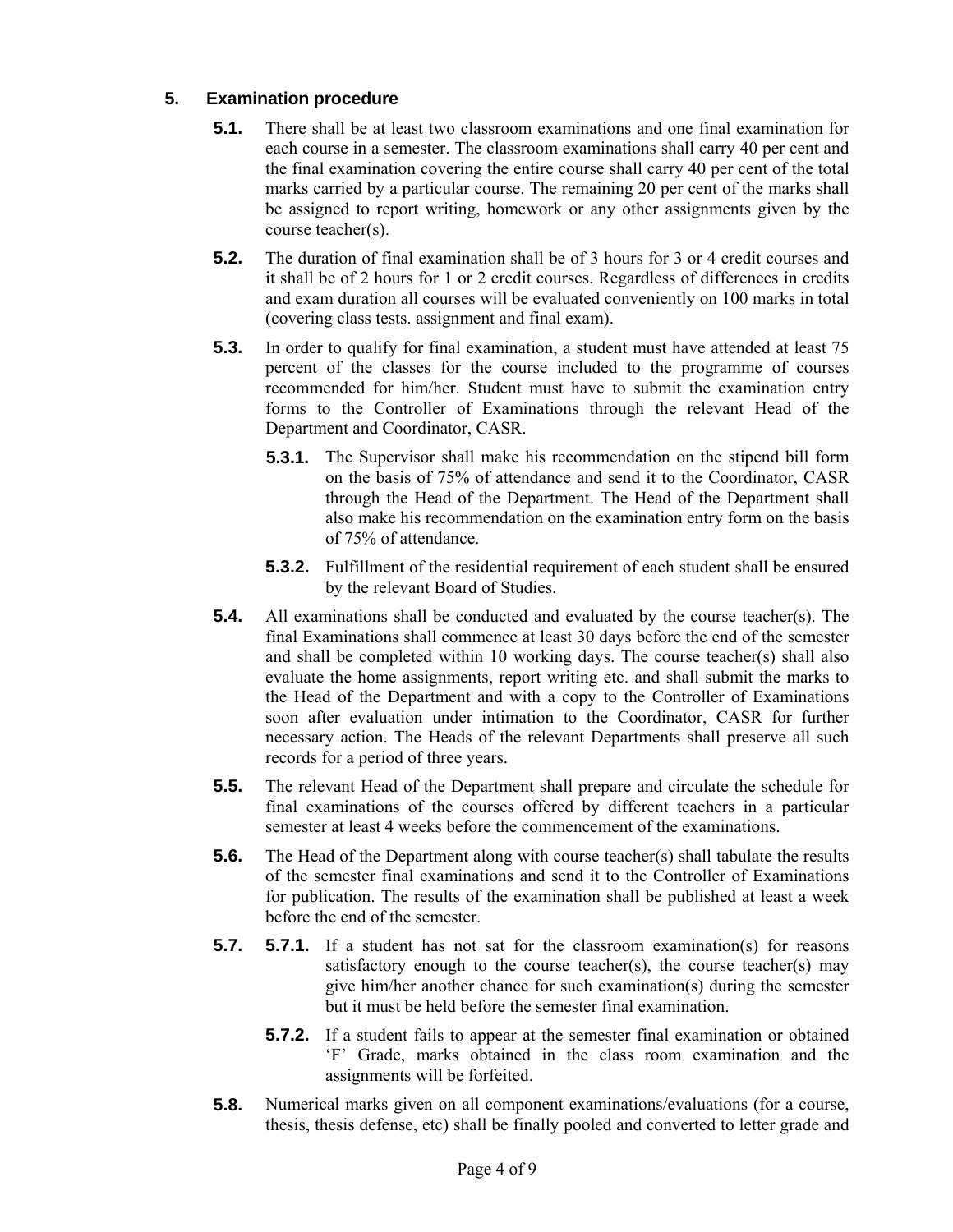| <b>Marks obtained</b> | <b>Latter Grade</b> | <b>Grade Point</b> |
|-----------------------|---------------------|--------------------|
| 80% and above         | $A^+$               | 4                  |
| 75\% to 79\%          | $\mathsf{A}$        | 3.75               |
| $70\%$ to $74\%$      | $A^{-}$             | 3.50               |
| $65\%$ to $69\%$      | $B^+$               | 3.25               |
| $60\%$ to $64\%$      | R                   | 3.00               |
| 55\% to 59\%          | $R^{-}$             | 2.75               |
| $50\%$ to $54\%$      | C                   | 2.50               |
| $< 50\%$              | F                   |                    |

grade point (4-point scale) as follows:

Percentage of numerical marks shall be calculated in round figures. A fraction of 0.5 or above shall be considered as next higher number.

- **5.9.** The grade C shall be regarded as the minimum passing grade. A student shall be considered to have earned the requisite credit specified for each course or thesis or thesis defense if he/she secures C or a higher grade in it.
- **5.10. 5.10.1.** If a student obtains an F grade (Fail) in a particular course, thesis and thesis defense, the Coordinator, CASR may allow him/her to repeat the relevant course, thesis and thesis defense on recommendation of the Supervisor and Head of the Department provided the whole process is completed within study period as stipulated in articles 3.2 and 3.3. A student may be allowed to carry and repeat no more than two courses in a semester but a maximum of four courses during his/her entire study programme to clear F grade(s).
	- **5.10.2.** If a student gets F grade in three or more courses in a semester, the concerned semester shall be deemed "crashed" and the student shall have to re-enroll to fulfill the course-credit requirement in available semester(s) subject to clauses 3.2 and 3.3.
- **5.11.** The semester results and overall final results for different courses and thesis shall be presented in letter grades (clause 5.8) with Grade Point Average (GPA) and Cumulative Grade Point Average (CGPA or Cumulative GPA) as applicable respectively. The maximum attainable GPA or CGPA shall be 4. GPA or CGPA shall be calculated upto three decimal places.
- **5.12.** The calculation of GPA and CGPA (for semester results and final results) shall be done as follows:

$$
GPA = \frac{\sum(G_i \times C_i)}{\sum C_i}
$$

$$
CGPA = \frac{\sum(GPA_i \times TC_i)}{\sum TC_i}
$$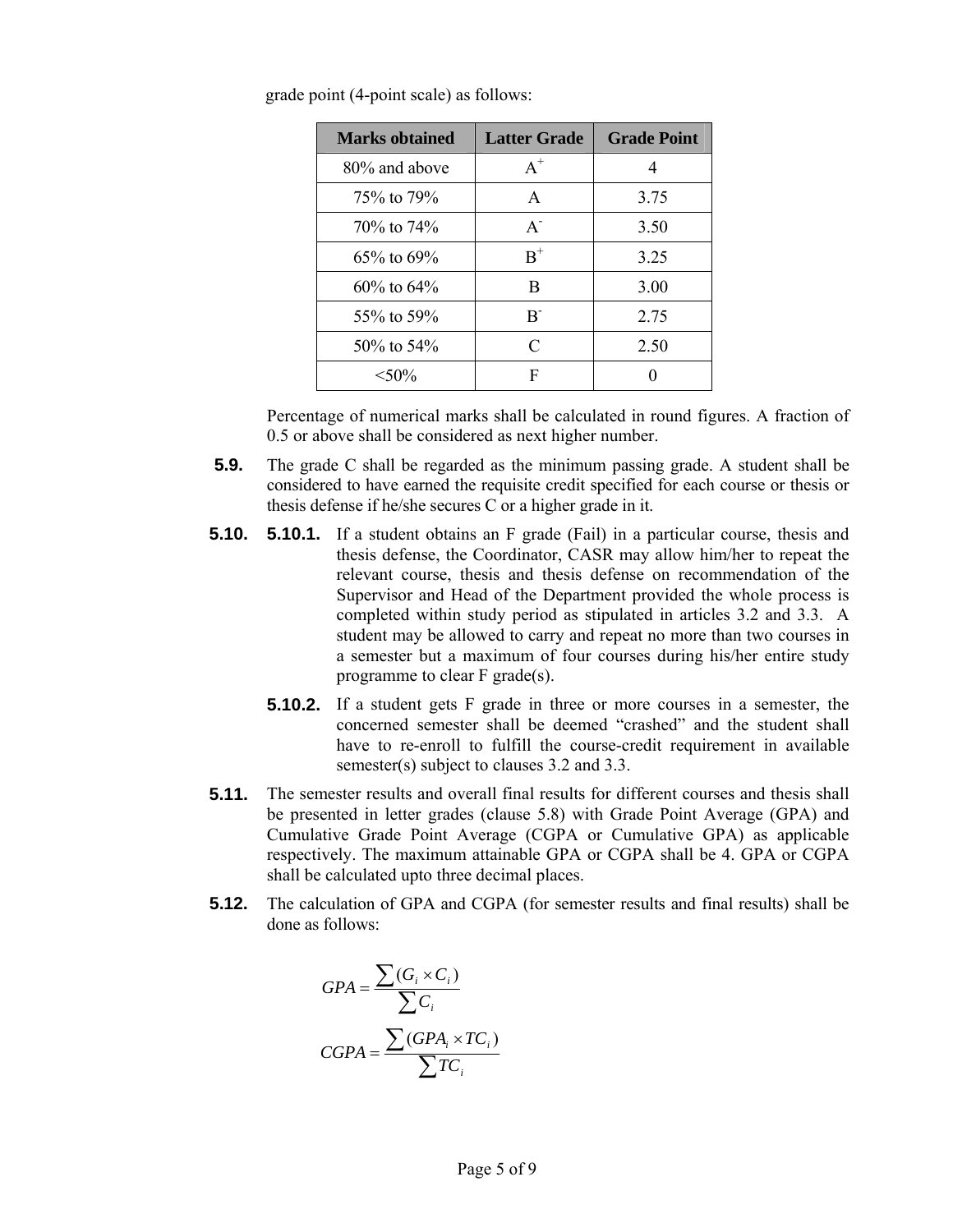Where,

- $\Sigma$  = Sum of,
- $G_i$  = Grade Point obtained in individual courses,
- $C_i$  = Credit of respective courses,
- $GPA_i =$  Grade Point Average obtained in individual semesters,
- $TC_i$  = Total credits of respective semesters.

## **5.13. Boycotting of an examination, adoption of unfair means and breach of discipline in an examination.**

**5.13.1** The followings shall be considered as examination offences:

i) Copying from incriminating documents or from other's script, ii) Possession of incriminating documents, iii) Communicating with other(s), iv) Smuggling in/out of answer script(s), v) Using abusive language or holding out threat to Invigilator/Chief Invigilator, vi) Creating obstruction or disturbances inside examination hall, vii) Assault or attempt to assault an Invigilator/Chief Invigilator, viii) Possession of arms or other lethal weapons inside the examination hall, ix) Using cell-phone inside examination hall, and x) Any other offences not mentioned specifically above but considered by the Chief Invigilator as breach of discipline in the examination.

- **5.13.2** For any offence mentioned in 20.1, the concerned course-examination of the examinee who committed the offence shall be cancelled by the Chief Invigilator subject to report to the Examination Discipline Committee through the Controller of Examinations. The result of the said course shall be finalized with "F" grade.
- **5.13.3** Depending on the gravity of the offence, the Chief Invigilator may refer the case(s) to the Examination Discipline Committee for further disciplinary action.

Disciplinary action shall be taken by the Examination Discipline Committee and that shall be reported to the Syndicate. The decision of the Examination Discipline Committee shall stand final. The Committee shall comprise as follows:

| i)          | Vice-chancellor                                                                       | Chairman  |
|-------------|---------------------------------------------------------------------------------------|-----------|
| $i$ ii-iii) | Two Deans to be nominated by the<br>Vice-chancellor                                   | Member    |
| iv)         | One non-salaried member of the<br>Syndicate to be nominated by the<br>Vice-chancellor | Member    |
| v)          | Student's Affairs Advisor                                                             | Member    |
| vi)         | Proctor                                                                               | Member    |
| vii)        | Registrar                                                                             | Member    |
| viii)       | Controller of Examinations                                                            | Secretary |

Nominated members shall hold office for a term of two years. Four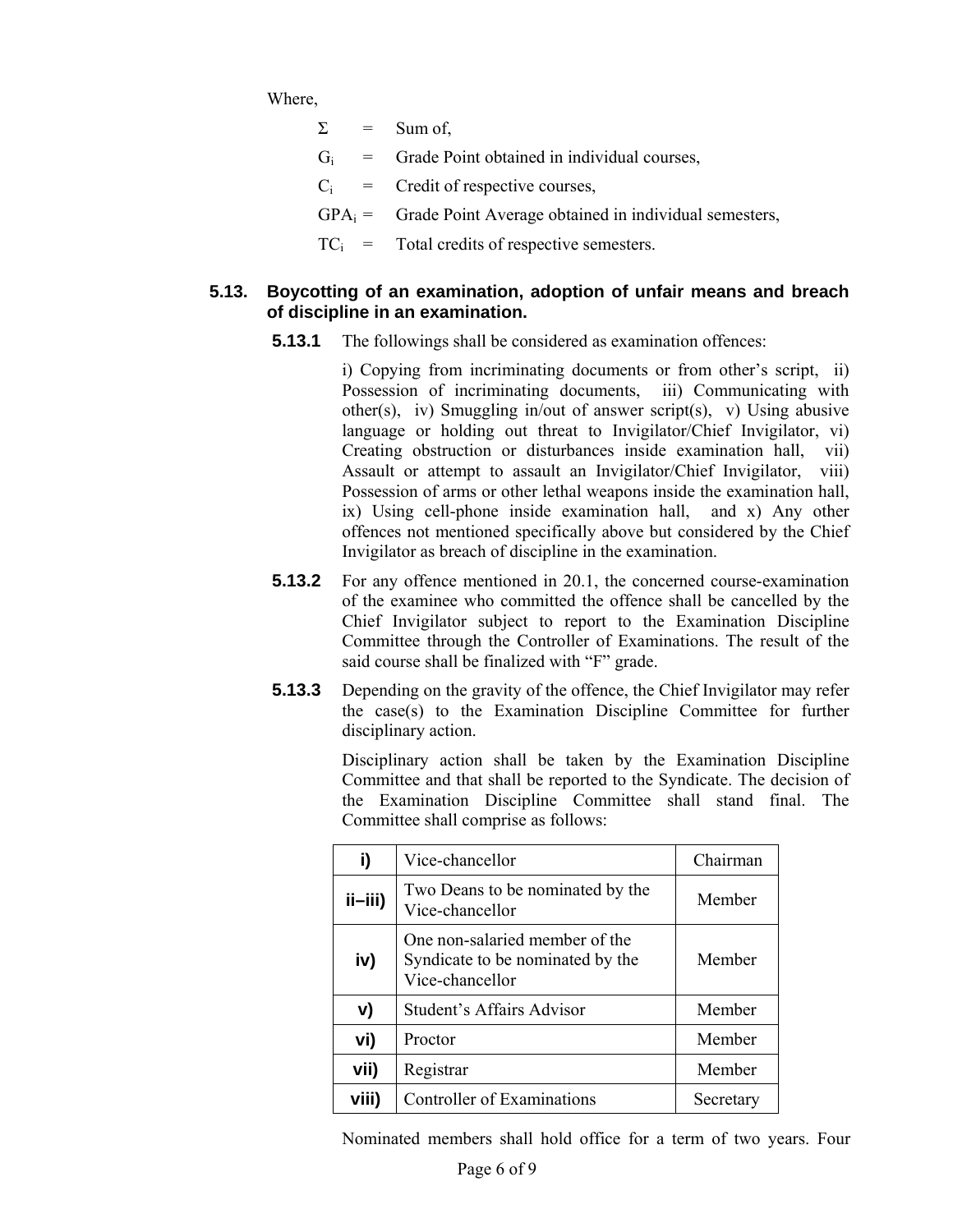members shall form quorum in the meeting.

- **5.13.4** Students who either individually or jointly boycott the examination unlawfully shall be marked absent by the Chief Invigilator and the matter shall be referred to the Examination Discipline Committee for further disciplinary action.
- **5.13.5** The Chief Invigilator shall submit the report on the offence committed by the examinee(s) to the Controller of Examinations in the prescribed form under sealed cover packet. The Controller of Examinations shall place the cases of unfair means along with relevant documents before the Examination Discipline Committee.
- **5.13.6** Before taking any disciplinary action by the Examination Discipline Committee, a notice shall be served upon the examinee found guilty of examination offences to show-cause. The Examinee shall be given a time not less than 72 hours for replying the notice.
- **5.13.7** The examinee who is identified in copying from incriminating documents or from other's script or found creating disturbances inside the examination hall or found possessing incriminating documents may be debarred from appearing at examinations in the current semester.
- **5.13.8** The examinee who uses abusive languages or holds threat in the Examination Hall to the Chief Invigilator or Invigilator(s) or other persons engaged in the examination shall be debarred from appearing at examinations for not more than 3 (three) semesters.
- **5.13.9** The examinee who assaults or attempts to assault the Chief Invigilator or Invigilator(s) or any other person(s) engaged in the examination shall be liable to a maximum punishment of debarment from subsequent examinations of the University and expulsion for good from the University.
- **5.13.10** Any examinee found guilty of disclosing his/her identity or deliberately making symbolic marks in his/her answer script, the answer script shall be cancelled by script examiner and the matter be reported to the Controller of Examinations.
- **5.13.11** The script of the examinee who has committed an Examination offence other than that defined in 20.10 shall not be sent to the Examiner for evaluation.
- **5.13.12** A student expelled for adopting unfair means, shall not get additional semester beyond the time limit defined in the "Ordinance for Course Credit Semester System of Undergraduate Studies at BAU (Third Amendment)" and Ordinance for the Award of Master of Science (M.S.) Degree".
- **5.13.13** Any other cases not covered by the above rules shall be dealt by the Examination Discipline Committee in such a manner as it deems fit.

## **6. Research requirements**

**6.1.** A candidate for M.S. degree shall undertake a piece of research work under the supervision of a teacher of the university/affiliated colleges/affiliated institutes or under a scientist of any recognized research institute/organization. A teacher or a scientist must have prior approval from the Coordinator, CASR to act as a Supervisor.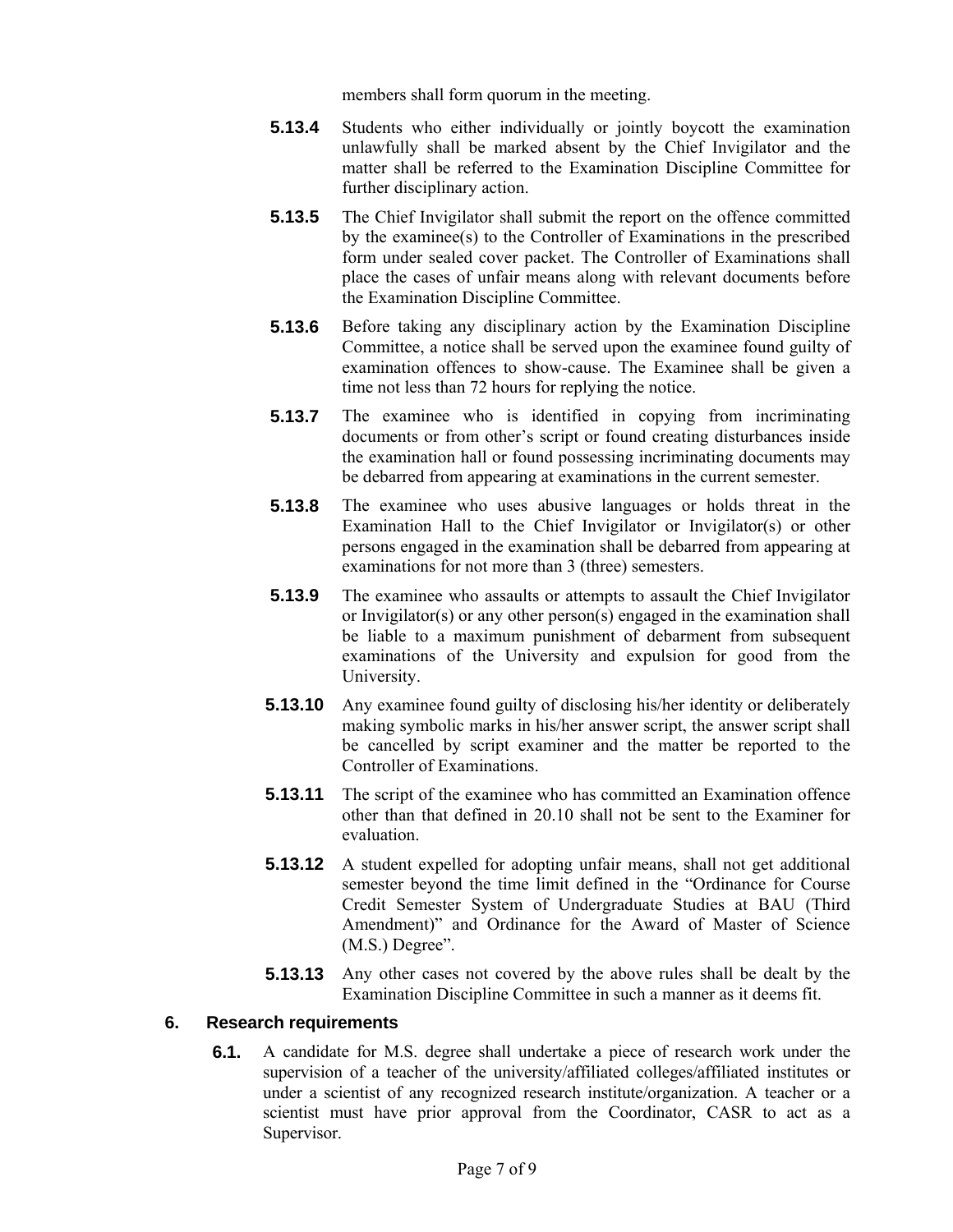- **6.2.** Research work of an M.S. degree student shall be supervised by a Supervisor or Supervisory Committee consisting of a Supervisor and a Co-supervisor.
- **6.3.** The Co-supervisor shall be chosen from among the Supervisors recognized by the Coordinator, CASR.
- **6.4.** The Co-supervisor shall be proposed by the Supervisor. The Heads of the Departments/Principals of Affiliated colleges or Head of Institutes shall submit the proposals for Supervisory Committee to the Coordinator, CASR for approval during the first semester of the student's enrolment.
- **6.5.** A student may begin his research work from the first semester and shall complete the research work and thesis writing and submit the same at least 30 days before the end of the last semester of the student's approved study period (as defined in Clauses 3.1 and 3.2).

## **7. Thesis evaluation**

- **7.1.** Thesis shall be prepared by the student and submitted to the relevant Head of the department after having being signed by the supervisor/ supervisory committee.
- **7.2.** Each Thesis shall be individually evaluated on 100 marks by two Examiners to be selected by the CASR from a four-member panel suggested by the relevant Board of Studies. The Proposed Thesis Examiners will be form amongst recognized M.S. Supervisors. The Examiners shall send the marks to the Head of the Department with a copy to the Controller of Examinations. The average of the marks given by the two Thesis Examiners shall be considered as the marks obtained, and the letter grade and grade point (GP) will be awarded, accordingly.
- **7.3.** Supervisor and Co-supervisor shall not be the Thesis Examiners of the student(s) under their guidance.
- **7.4.** If a thesis examiner is absent or unavailable for some unavoidable reasons, or declines to act as an examiner, the concerned Head of the Department may recommend for appointment of the next person in the proposed panel of examiners; or in case of non-availability of any person in the panel, the Board of Studies may propose a new panel of examiners.
	- **7.4.1.** In case of more than 20% variations in marks given by two thesis examiners, a third examiner from the panel of examiners shall examine the thesis and the average of two nearest marks shall be taken as final.
	- **7.4.2.** The defense of the thesis of all students in a department shall be conducted and graded by a four-member defense committee of which the Head of the concerned Department shall be the Chairman. The CASR shall select three members from a five-member panel proposed by the relevant Board of Studies. The Committee shall remain valid for consecutive three semesters. All members of the defense committee shall receive copies of the thesis at least 7 days before the date of the defense of thesis.
	- **7.4.3.** The defense of the thesis shall be held at least two weeks before the end of the semester in presence of a minimum of three members of the defense committee. If one or more members of the defense committee express their inability to be present during the defense due to some unavoidable reasons replacement may be made by the Head of the Department from the panel under intimation to the Coordinator, CASR. The date and time of defense shall be announced by the concerned Head of the Department of Bangladesh Agricultural University /Principal of affiliated college in consultation with the concerned Supervisor and under intimation to the